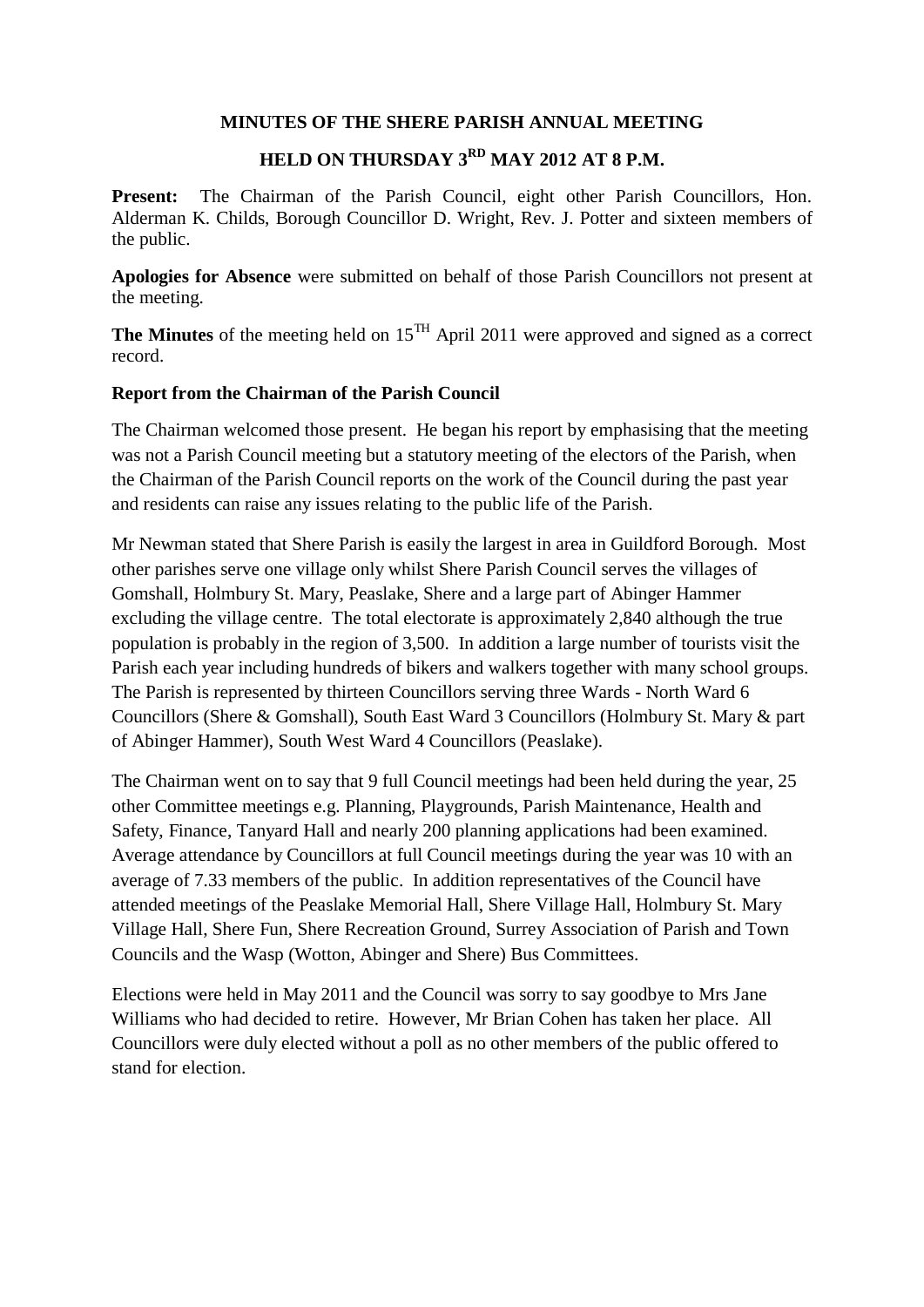## **Routine Services**

Routine services provided by the Parish Council during the year included the maintenance and safety management of much land owned or leased by Shere Parish Council (including 4 village centres, 5 play areas, 5 recreation grounds), the upkeep of bus shelters, seats, notice boards and village signs throughout the parish, operation of the well-frequented public toilets in Shere, tourism information point and Residents' helpline. The Parish Council had arranged for grass cutting to be carried out in 34 separate areas in the Parish.

# **Achievements this Year**

The Chairman stated that the closure of the mobile library facility by Surrey County Council had meant that many residents and children lost access to a library. In conjunction with the Shere Village Hall Committee the Parish Council has had alterations done to combine three rooms behind the stage into one and these are being turned into a community meeting area/library. The library books will be supplied by SCC and the library will be staffed by volunteers. The school library will be housed in the facility. The Library will be known as Shere Diamond Jubilee Library and will be open in the not too distant future. Keith Taylor was thanked for his work in persuading SCC to assist with the finance, library equipment and expertise. The Chairman also expressed special thanks to Roy Davey who had put a lot of work into this project and to Borough Councillor David Wright who persuaded Guildford Borough Council to also give a grant.

A number of meetings had been held during the year with the rail authorities to try and get improvements made to train services at Gomshall station. The Council is also trying to get modifications made to the pedestrian crossing at the station to make it safer.

An Emergency Plan has been completed and is now in operation in conjunction with the Borough and County Council plan.

School Admissions are still a problem and the Council is supporting local parents in their appeals.

The Council has been investigating the provision of a Skate and Ride facility for youngsters and have had a working party meeting regularly. The Chairman thanked the members of the public who had volunteered to join the working group and especially for giving up their time. He also thanked the youngsters who were involved.

The Swimming Pool field has had a drainage problem which the Council hopes has now been rectified. However it is too early to ascertain whether the work has been a success as, due to the Environment Agency's insistence on the installation of non return flaps on pipes entering the stream, water will not drain out when the river is high.

Cycling in the Parish is very popular and the Parish Council is working with other organisations to try and make sure that it is causes residents the least disruption possible.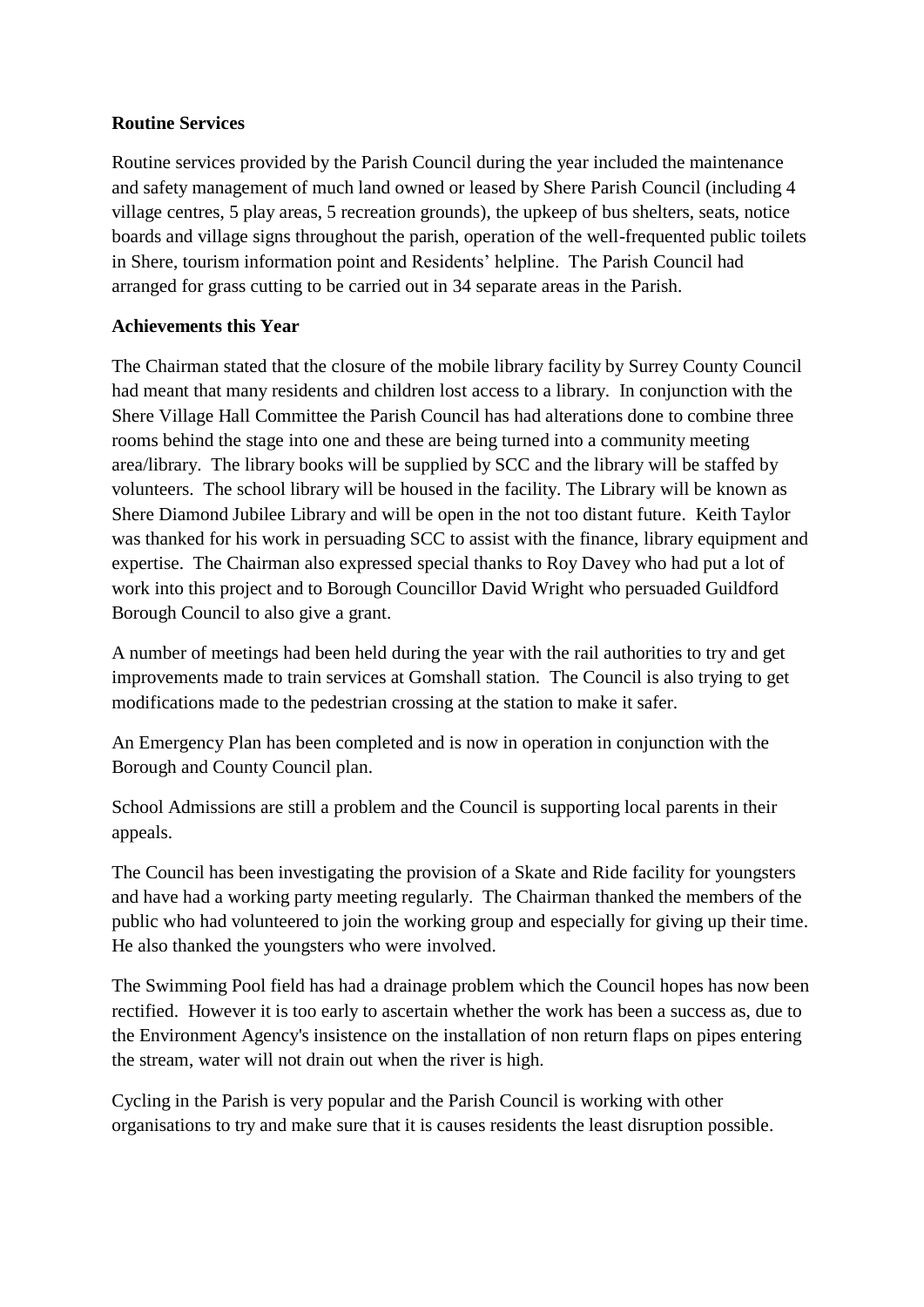The Council is considering arranging Cycling Proficiency training for youngsters and would like parents to contact the Council should their children be interested.

London Lane (B.O.A.T) in Shere has been closed to 4 x 4's and this has been a great success with hardly any silt flooding into Shere Village during the winter months. The Parish Council is seeking full closure and this is supported by our Borough and County Councillors.

The Parish Council has carried out some planning work in conjunction with the County and Borough representatives for the visit of the Olympic torch and the Olympic Cycle Races to the Parish this summer and these events should be very exciting. The Tour of Britain will also be visiting the area in September and will affect the A25 and some of the roads to the south.

## **Finance**

The Chairman stated that the Precept for 2011/12 was £116,500 (the full income for the year was £182,000). Additional projects carried out have included assisting with the reroofing of the Holmbury St. Mary Football Pavilion, expenditure on a new Lychgate and Arch for the Felday Chapel in Holmbury St. Mary, improvements to the field next to the swimming pool in Shere. In addition £5,000 was allocated for traffic calming in Upper Street and £2,500 for possible improvements to the area around the telephone box in the centre of Peaslake.

Donations given by the Parish Council included:

Citizens Advice Bureau £300, Crimestoppers £35, Hurtwood Control £800, SWS Mobile Physiotheraphy Service £600, Surrey Ambulance £250, WASP Bus - £1,000, Shere Cricket & Bowling Clubs (donation towards the cost of new fencing) £1,995, Holmbury Cricket Club £1,000. The Council's accounts for the financial year 2011/12 will shortly be available for public inspection.

The Chairman notified those present that the Precept for 2012/13 had been set at £116,085. Projects for the new financial year include the skate and ride facility, library facilities, possible installation of bollards at Tanyard Hall (to prevent unauthorised parking resulting in loss of bookings and lack of parking spaces for the public and councillors when attending meetings).

Mr Newman gave thanks to: Parish Councillors, Guildford Borough Councillors Richard Billington and David Wright, Surrey County Councillor Keith Taylor, David Colebrook for filling in rabbit damage in Peaslake, Judy Colebrook for maintaining the flower tubs in Peaslake, Christine Gorsuch (and her team) and Graham Eusden for caring for the white ducks in Shere, Malcolm Foster the Council's internal auditor, Brian Hilsdon and Graham Rapley the Council's contractors, Geoff Pullen for always turning out at short notice to sort out plumbing problems in the Old Fire Station, Lesley Childs, the Parish Clerk.

**Questions from the public –** no matters were raised.